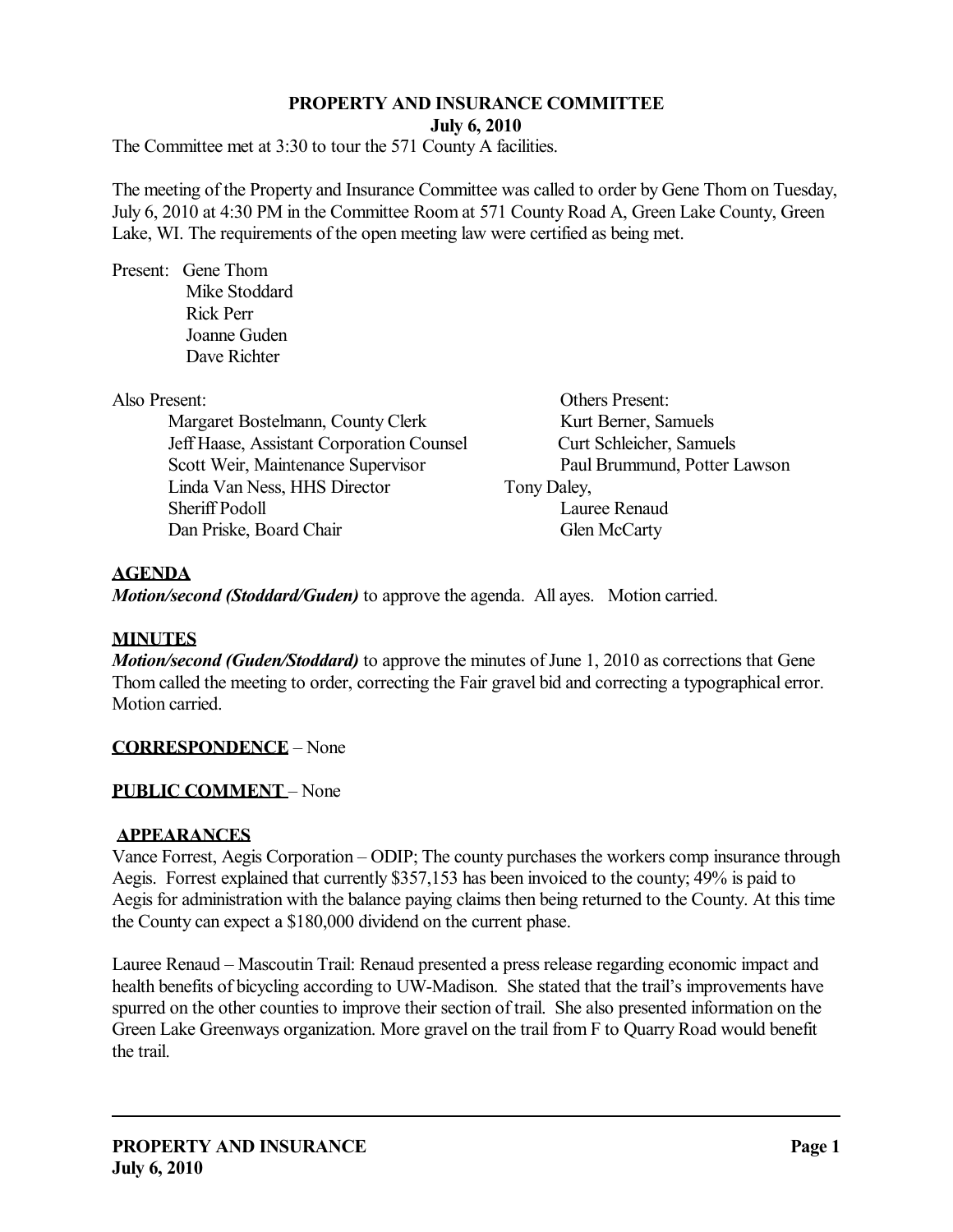# **LONG RANGE PLAN DISCUSSION**

**County A project update:** Curt Schleicher gave the update for the phase 1 construction. They are working on the punch list for the move to start on July 16, 17 and  $18<sup>th</sup>$ .

**County A Addition Update:** Kurt Berner appeared to present the initial costs for the new phase. Estimates came in at \$5,049,143 with additional scope of \$392,533 for a total of \$5,441,676. The funds available are \$5,466,689 a difference of \$25,013. They will look at changes in the electrical and other costs reduction. Excavation has started and footings have started.

Unisex bathroom: *Motion/second(Guden/Richter)* to approve the men's bathroom on the first floor between the Clerk/Treasurer's office and the ROD's office being made into a unisex bathroom. Motion carried.

# **Budget Adjustments:**

- #114 Drywall closures at CMU room 1249 \$6,897.29
- #122 Provide input  $\&$  interfacing, programming  $\&$  warranty for Sally port smoke detector \$1,109.15
- $\text{\#123}$  Add wire for owner supplies clocks in rooms 1246 &1249 \$303.19
- $\text{\#124} \text{Voice} \& \text{ data cables per Hutchison} \$14,017.45$
- $\text{\#125}$  Core floor drain for booking showers & replace toilet seat \$575.45
- $\text{\#126}$  Add framed mirror to jury toilet rooms 2503 & 2504 \$146.66
- #127 Add counter top extension \$1,656.76
- #129 Additional Parking for HHS \$10,926.47

*Motion/second(Stoddard/Perr)* to approve the adjustments excluding #129 – additional parking at this time. Motion carried.

**Obscure glass in HHS offices:** This was in the scope and will be added at no cost.

# **Future of Current Courthouse Building:**

**Sale of Gold Street Property:** Discussion held on selling the property.

*Motion/second(Richter/Guden)* to approve selling the Gold Street property and have the Finance Committee establish the minimum bid and have the bids opened at the September P&I committee meeting. Motion carried.

**RFP's for downtown site:** The proposal was sent to the Committee for review. This is the same template that was used two years ago. *Motion/second(Richter/Guden)* to approve the RFP and have Samuel's send it out. Motion carried.

**Signage:** Brummund presented signage for the new building and requested approved by the Committee.

*Motion/second(Guden/Stoddard)* to approve the department signs for the building as presented by Brummund. Motion carried.

**July 22<sup>nd</sup> City of Green Lake Downtown Revitalization Committee meeting:** An invitation was sent to the members to attend the meeting sponsored by the City of Green Lake Downtown Revitalization Committee. *Motion/second(Stoddard/Guden)* to approve per diem for any member of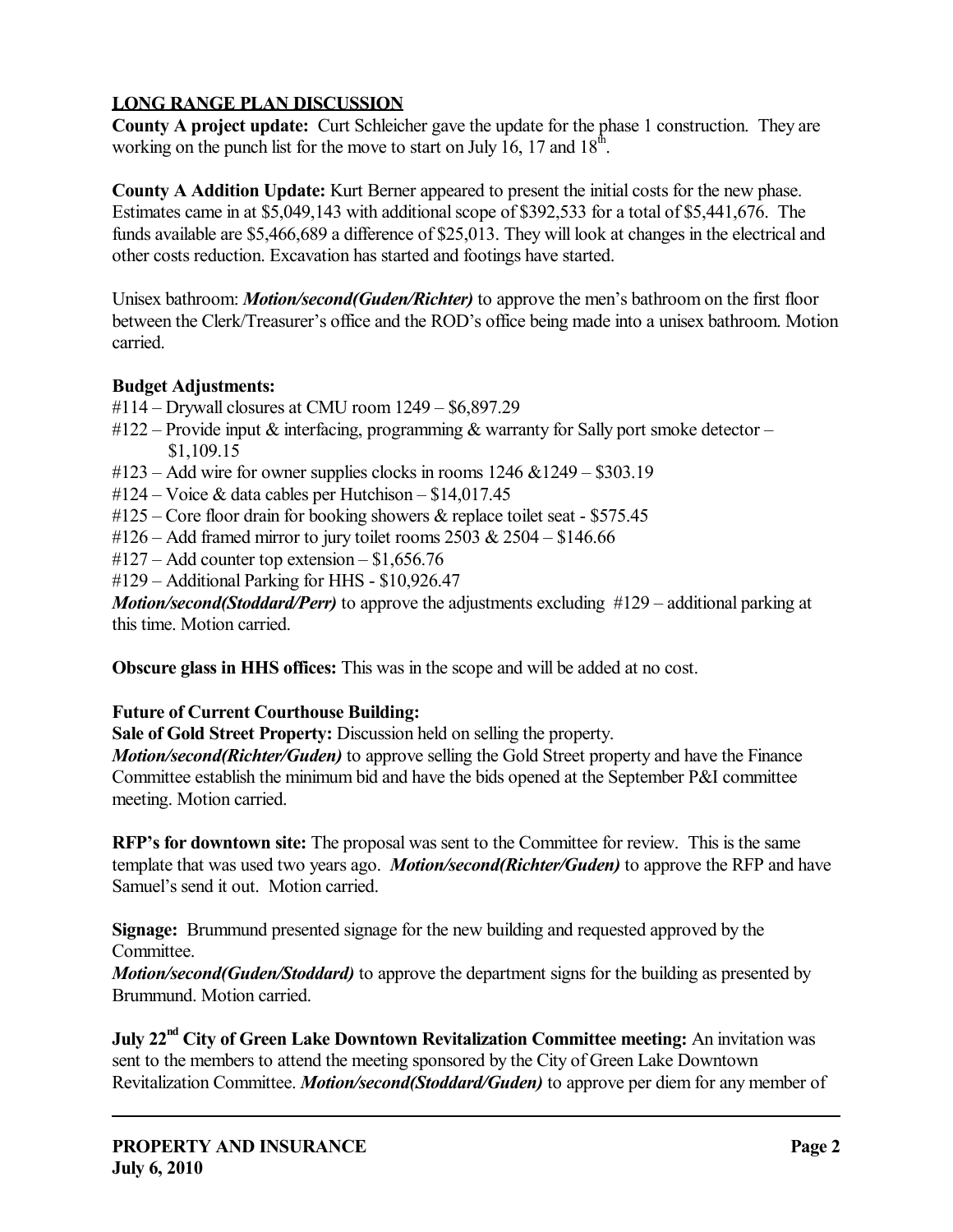the P&I Committee that attends the meeting. Motion carried.

**Open House July 11<sup>th</sup> at the New Building:** Bostelmann explained the Shirley Abrahamson has a commitment and can not attend; Justice Prosser is willing to say a few words. Bostelmann invited J.B. Van Hollen but he has not responded. Luther Olsen, Joan Ballweg and Tom Petri will be attending to say a few words. Winn Collins has been asked to "MC" the event. The ribbon will be cut by the previous P&I Committee members.

**Recognition Plaque:** A recognition plaque will be made with the names of all the County Board members who were on the board at the time the project was approved.

**Negotiations for County Well**: Priske stated that the City would like to have the well at the courthouse and he would like to see negotiations start with the city. McCarty wanted the Committee to know that it is a liability to the county right now. The City would have to expend about \$25,000 for testing to see if the well is viable to the City. McCarty stated that they received a variance and that a 100 foot easement of property is not needed but an area for maintenance would need to be available,

## **UPDATE RADIO TOWER PROJECT**

Podoll reported that Green Lake tower is up, next will be Princeton, then Berlin, then Markesan and Kingston. The towers will be operational by end of August.

# **PARKS & RECREATION**

## **Mascoutin Trail Reroute:**

Berlin building supplies for the board walk

| 77 by 5x11: \$2,491.91                                                            |  | 386 by 5x12: \$11,484.54  | Total: \$13,976.45 |  |
|-----------------------------------------------------------------------------------|--|---------------------------|--------------------|--|
| 77 by 8x10: \$4,274.42                                                            |  | 386 by 8x12: \$19,280.47  | Total: \$23,554.89 |  |
| 77 by 10x11: \$5,733.86                                                           |  | 386 by 10x12: \$25,694.88 | Total: \$31,428.74 |  |
| Motion/second/Cuday/Dickton) to soo if the Groop Lake Groomways is willing to por |  |                           |                    |  |

*Motion/second(Guden/Richter)* to see if the Green Lake Greenways is willing to pay for the additional costs of material and installation for a board walk wider then 5 feet. Motion carried.

*Motion/second(Richter/Guden)* to bid the work as soon as there is an answer from the Green Lake Greenways and that they show financial responsibility for the difference and that Green Lake County will only fund the 5 foot board walk. Motion carried.

# **MAINTENANCE REPORT**

The monthly activities report was sent to the committee.

**Removal of Buckthorn on County property:** Mary & Jim Ratos would like to volunteer to remove invasive buckthorn from the neighboring county property located in SE ¼ of Section 15 (T15N R12E) in the wetland near Dodge Memorial Park. This will be done under the supervision of the Land Conservation Department.

*Motion/second(Stoddard/Richter)* to approve the volunteer removal of the invasive buckthorn under the direction of the Land Conservation Department. Motion carried.

#### **UPDATE EIC 25 X 25 GRANT**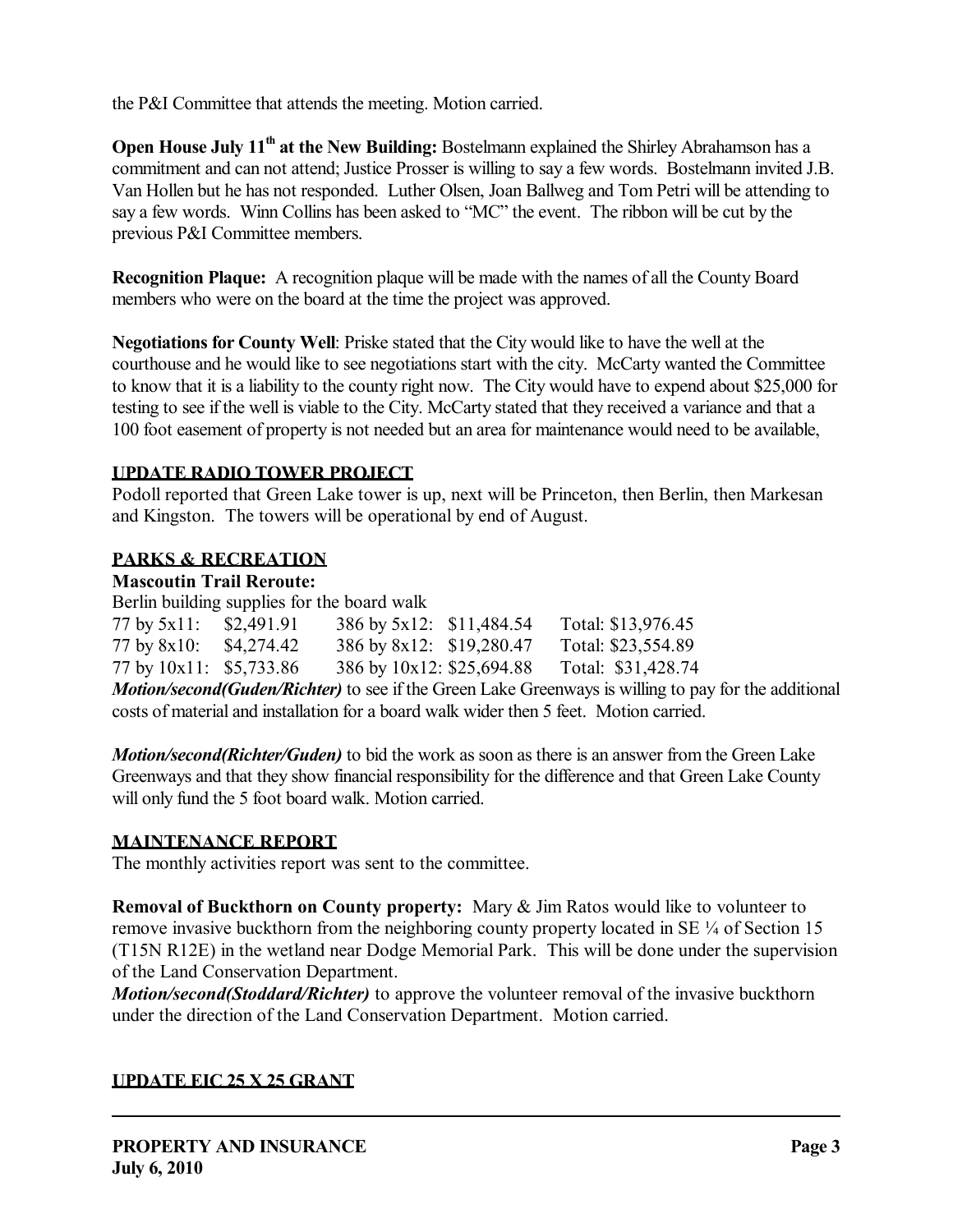The EIC Committee has discussed a project of having a kiosk at new building and school explaining the energy conservation by the new LEED County building. They are woking on a study circle of the Natural Step process.

#### **USE OF COUNTY PROPERTY**

**Clean Sweep – Department of Land Conservation Norton's Dry Dock – Dave Norton Chalk Art Fest – Chamber of Commerce** 

*Motion/second(Guden/Richter)* to approve the use of County Property as requested. Motion carried.

#### **RESOLUTIONS/ORDINANCES**

Resolution to purchase a radio site in Kingston 2.3 acres from Carl Bender and Carol Bender for \$13,800 and send to County Board in August: Podoll explained the need to purchase a site in the Kingston area for the radio tower and send the resolution to the County Board for approval.

*Motion/second(Stoddard/Richter)* to send the resolution to the August County Board. Motion carried.

*Motion/second(Richter/Guden)* to authorize Bostelmann to sign the offer to purchase as approved by corporation counsel. Motion carried.

# **PURCHASE REQUESTS**

#### **Maintenance**

Portable electric barrel air compressor Max. pre. 200/120 v. /cfm 90 psi.  $M$ enards (range 200  $\ell$ 400)

|                               |                                | $N$ enarus (range $300 - 3400$ ) |  |
|-------------------------------|--------------------------------|----------------------------------|--|
|                               | Fleet Farm (range 300 - \$400) |                                  |  |
| <b>DHHS - Health Unit</b>     |                                |                                  |  |
| Refrigerator                  | <b>Bluemkes</b>                | $$1239$ – recommended            |  |
| Amana 19 cu ft Model ABL 1922 | Moriarity                      | \$1350                           |  |
| Hand held radios              | <b>State Bid</b>               | \$2582.95                        |  |
| From the bioterrorism funds   |                                |                                  |  |
| <b>Sheriff's Office</b>       |                                |                                  |  |
| <b>Scanning Equipment</b>     | <b>Promark International</b>   | $$32,460$ – recommended          |  |
|                               | Michael Stapleton Assoc.       | \$35,265                         |  |
|                               | Vitrual Imaging                | \$175,000                        |  |

*Motion/second(Guden/Richter)*to approve the recommended purchase requests and that the Health Department make sure the ice maker is big enough to fit their needs. All ayes. Motion carried.

#### **MONTHLY VOUCHERS**

Vouchers were presented: